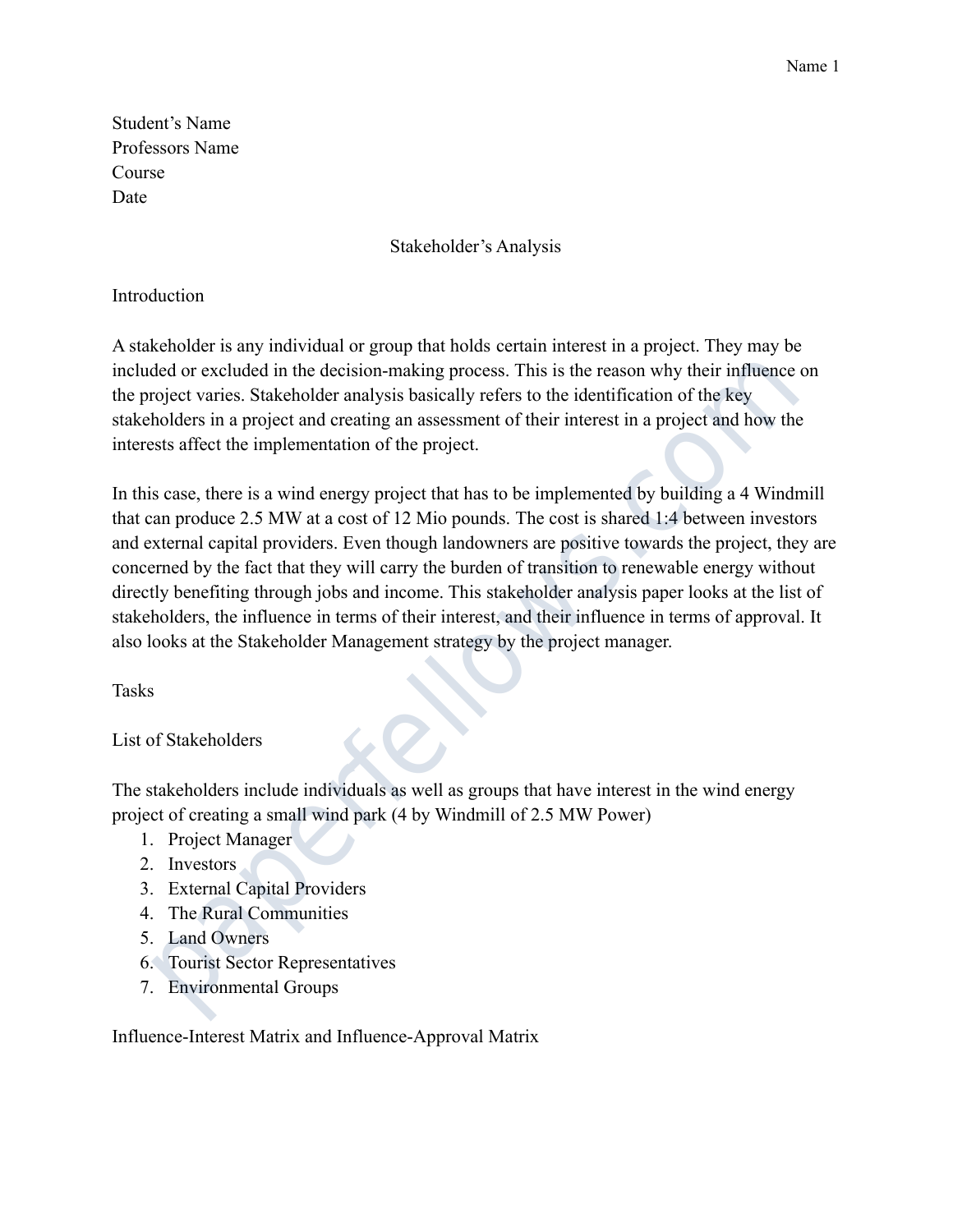Stakeholder analysis can be created through the stakeholder's Matrix. A stakeholder's Matrix can be divided into the interest matrix as well as the approval matrix. This is due to the fact that there are those people who can have a high stake in the project but their influence could below in terms of making critical decisions related to the project. In the stakeholder analysis matrix, the stake of an individual is plotted against the different variables that are related to the project. The table below provides an analysis of the stakeholders listed above in relation to the various variables related to the project (Wind Park, 4 by Windmill of 2.5 MW Power)

| Stakeholder             | Kind of             |         | Interest Kind of            | Rating of Approval |                                               |           | Approval Stakeholder   |
|-------------------------|---------------------|---------|-----------------------------|--------------------|-----------------------------------------------|-----------|------------------------|
| Group                   | Interest            |         |                             |                    | Rating Influence Influence Description Rating |           | Management<br>Strategy |
| <b>Land Owners</b>      | Loss of             | $_{++}$ | Lobbying, 0                 |                    | Likely                                        | $-$ (low) | Mediating              |
|                         | Income,             | (high)  | Protest                     |                    | (Medium) Opposition                           |           | economic               |
|                         | loss of land        |         |                             |                    | due to                                        |           | losses: search         |
|                         |                     |         |                             |                    | negative                                      |           | for new sources        |
|                         |                     |         |                             |                    | impacts                                       |           | of income (e.g.        |
|                         |                     |         |                             |                    |                                               |           | tourism),              |
|                         |                     |         |                             |                    |                                               |           | Cooperation            |
|                         |                     |         |                             |                    |                                               |           | with tourism           |
|                         |                     |         |                             |                    |                                               |           | sector, income         |
|                         |                     |         |                             |                    |                                               |           | compensations,         |
|                         |                     |         |                             |                    |                                               |           | New Farm Land          |
| Investors               | 25% of the $++$     |         | Provision High              |                    | Assured                                       | $^{++}$   | Discussing the         |
|                         | entire 12           | (high)  | of Capital                  |                    | support due                                   | (High)    | potential              |
|                         | Mio. $\epsilon$ .   |         |                             |                    | to expected                                   |           | financial returns      |
|                         |                     |         |                             |                    | positive                                      |           | and long term          |
|                         |                     |         |                             |                    | returns                                       |           | economic               |
|                         |                     |         |                             |                    |                                               |           | benefits of the        |
|                         |                     |         |                             |                    |                                               |           | project.               |
|                         |                     |         |                             |                    |                                               |           | Constant               |
|                         |                     |         |                             |                    |                                               |           | communication          |
|                         |                     |         |                             |                    |                                               |           | and updates            |
| <b>External Capital</b> | $75\%$ of the $+++$ |         | Provision Very High Assured |                    |                                               | $^{++}$   | Discussing the         |
| Providers               | entire 12           | (Very   | of Capital                  |                    | Support due (High)                            |           | potential              |
|                         | Mio. $\epsilon$ .   | High)   |                             |                    | to the                                        |           | financial returns      |
|                         |                     |         |                             |                    | expected                                      |           | and long term          |
|                         |                     |         |                             |                    | positive                                      |           | economic               |
|                         |                     |         |                             |                    | returns                                       |           | benefits of the        |
|                         |                     |         |                             |                    |                                               |           | project.               |
|                         |                     |         |                             |                    |                                               |           | Constant               |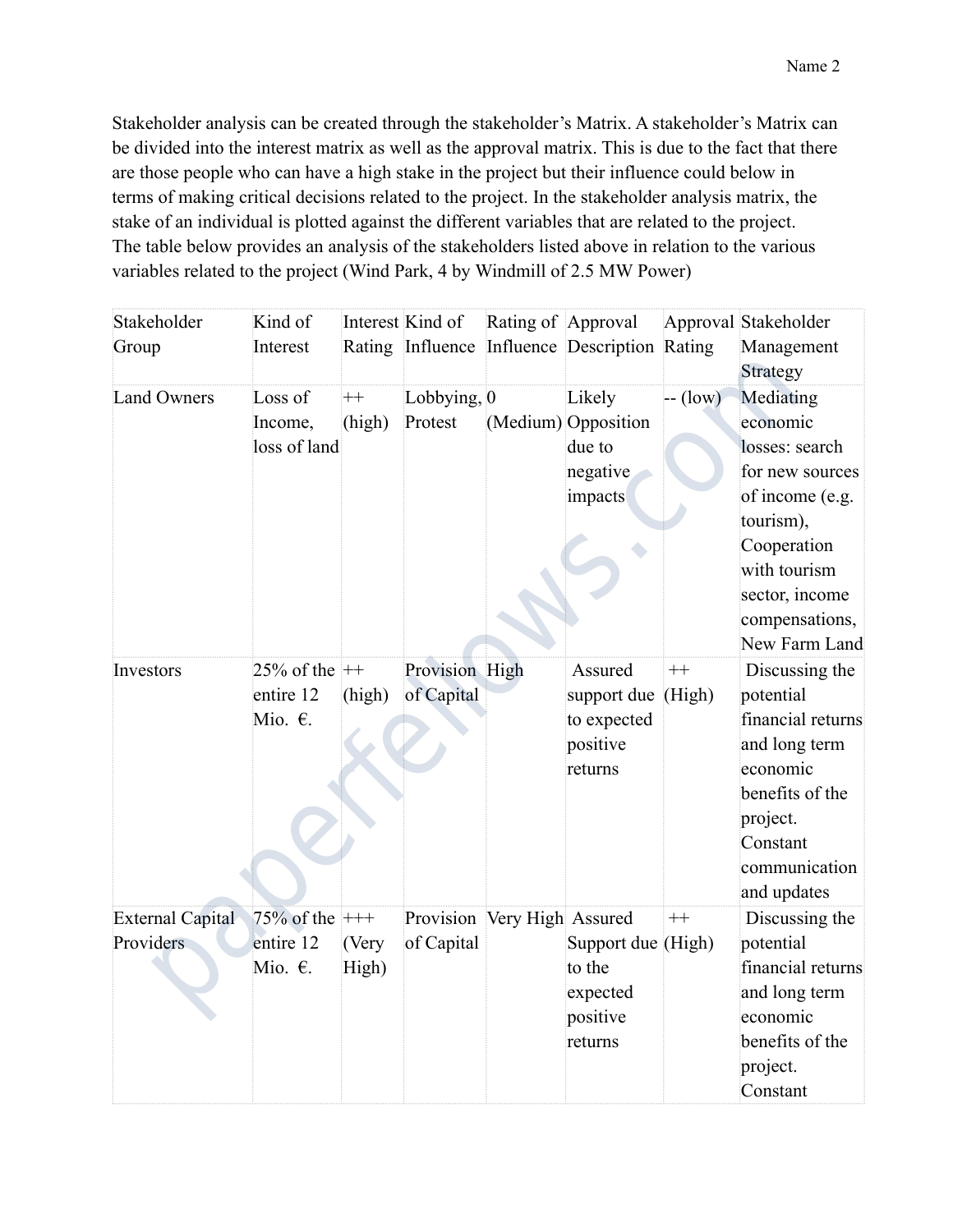|                                          |                                                                        |                   |                                                      |        |                                                                                                          |       | communication<br>and updates                                                                                                                                                                          |
|------------------------------------------|------------------------------------------------------------------------|-------------------|------------------------------------------------------|--------|----------------------------------------------------------------------------------------------------------|-------|-------------------------------------------------------------------------------------------------------------------------------------------------------------------------------------------------------|
| Environmental<br>Groups                  | Protection<br>of<br>environme<br>nt (The<br><b>Bird</b><br>Population) | $++$<br>(High)    | Lobbying Medium Likely<br>through<br>negotiatio<br>n |        | Opposition<br>due to<br>negative<br>impact.                                                              | (Low) | Mediating<br>measures<br>through which<br>the birds can be<br>protected e.g.<br>provision of<br>capital for<br>creation of bird<br>sanctuary                                                          |
| <b>Tourism Sector</b><br>Representatives | Concerns<br>over<br>declining<br>tourism<br>attractivene<br>SS         | $^{++}$<br>(High) | Lobbying Medium<br>through<br>negotiatio<br>n        |        | Likely<br>opposition<br>due to<br>reduced<br>income<br>from<br>tourism<br>$\blacksquare$                 | (Low) | The economic<br>losses can be<br>mitigated<br>through<br>creation of local<br>parks for the<br>tourist<br>attractions<br>destroyed,<br>promoting local<br>tourism through<br>empowering the<br>locals |
| Rural<br>Communities                     | <b>Benefits</b><br>from the<br>power<br>generated                      | $^{++}$<br>(High) | Lobbying<br>through<br>Protest                       | Medium | Opposition<br>due to belief (Low)<br>that the<br>benefit<br>through<br>income and<br>jobs is not<br>felt | j --  | Mediating<br>economic<br>losses: search<br>for new sources<br>of income (e.g.<br>tourism),<br>Cooperation<br>with tourism<br>sector, income<br>compensations,<br>New Farm Land                        |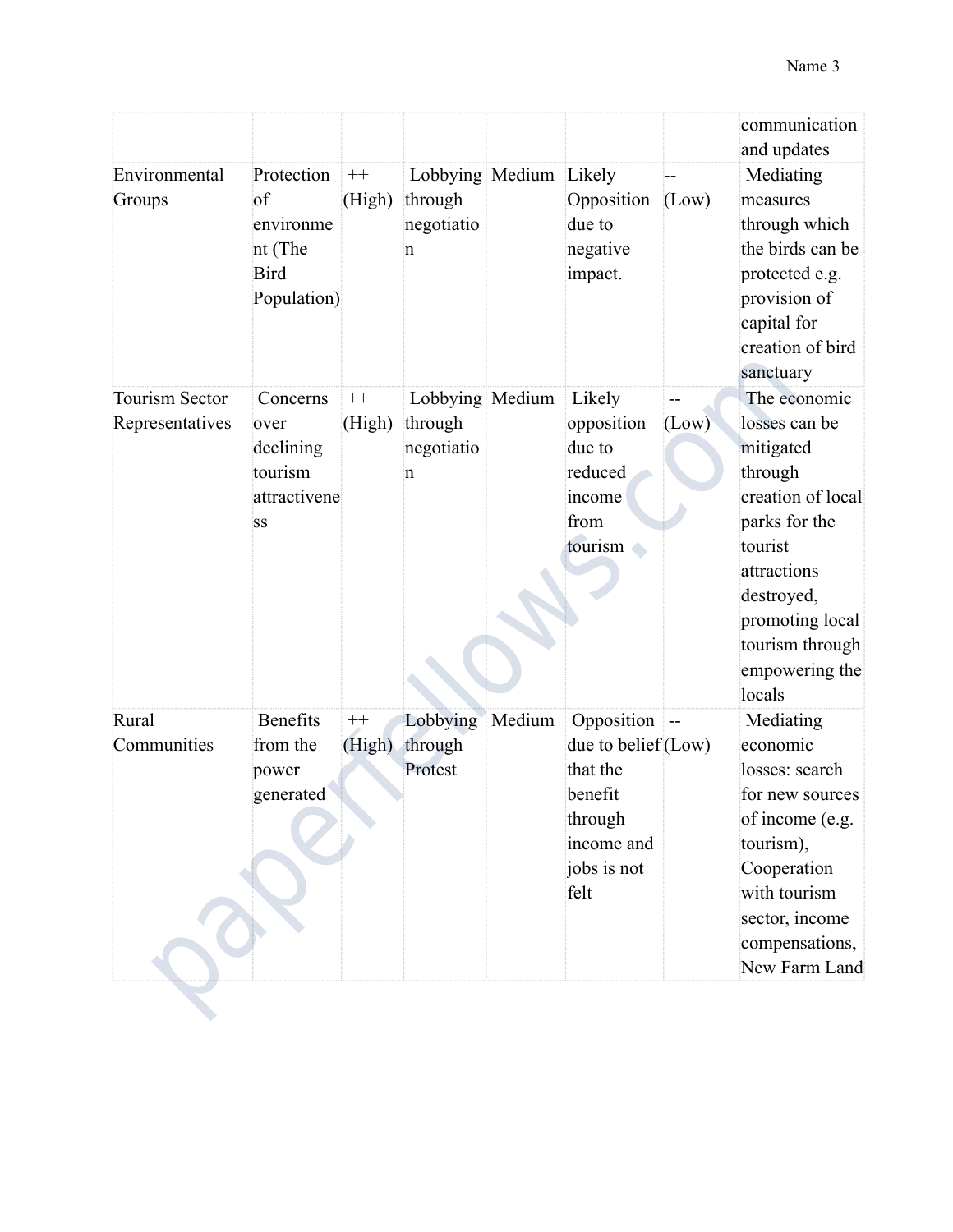| Project Manager |                  | $^{+++}$ | Strategic Very  | Support the Very | Constant          |
|-----------------|------------------|----------|-----------------|------------------|-------------------|
|                 | Stakeholde (Very |          | Negotiatio High | project due High | Communication     |
|                 |                  | High)    | n with          | to benefits      | with all          |
|                 | Manageme         |          | stakeholde      |                  | stakeholders in   |
|                 |                  |          |                 |                  | order to reach    |
|                 |                  |          |                 |                  | an agreement in   |
|                 |                  |          |                 |                  | relation to areas |
|                 |                  |          |                 |                  | of contention     |

From the stakeholder matrix above it can be seen that landowners have a high interest in the project due to the potential loss of income due to the construction of the windmill. The kind of influence that is expected from them is lobbying which will be conducted through protest, it is expected that such lobbying will have a medium influence on the project even though the project will have a low approval of the project due to its negative impact on their direct source of income.

Investors have a kind of interest that is based on their 25% contribution to the entire cost of the project. Their interest in the project is high considering the fact that they have to contribute capital towards the establishment of the project. Investors provide assured support if they can be convinced that the project has positive net returns.

The external capital contributor interest is created through the 75% portion of the entire cost of the project. Their interest in the project is very high considering the amount of capital that they have to contribute. They are expected to provide assured support once it can be proven that the project has positive net income in future.

The environmental groups have an interest in the project considering the fact that the project will negatively impact the environment through the reduction of the bird population. They are afraid that birds of prey such as red kites and eagles are declining in numbers. They have a high interest in the project and they can take part in the negotiation through lobbying. They provide a source of likely opposition unless the project manager does assure them of an alternative means through which their concerns can be addressed. et due to the potential loss of income due to the construction of the windmill. The kind<br>ence that is expected from them is lobbying will be conducted through protest, it<br>eted that such lobbying will have a medium influenc

The tourism sector representatives are concerned with the declining tourism position through declining tourism attraction. Part of this can be attributed to the declining bird population. They have the ability to negotiate through negotiation though their influence remains medium. They need to be assured that the project has measures in plan to deal with the declining tourism. The local community also represents a part of the stakeholders even though much of their interests are represented by the landowners who are the farmers. They are concerned by the fact that they have to forego their comfort and not benefit in terms of jobs and income.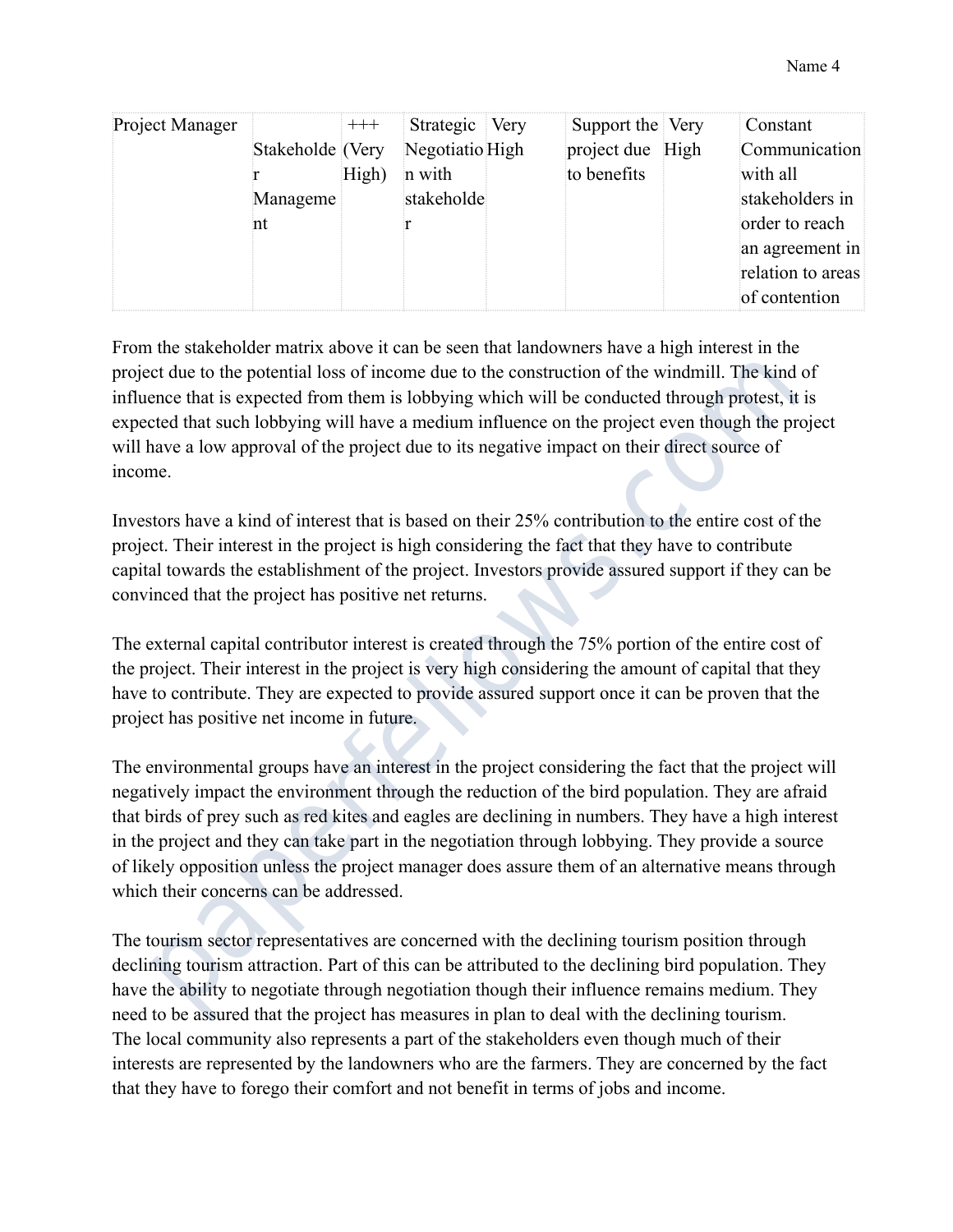Stakeholder Management Strategy

Stakeholder management is known to be critical when it comes to having successful projects. By engaging the right people through the right methods and ways, the project manager does make a huge difference in relation to its success. When dealing with a project that has a wider scope, there are higher chances that it will be influenced by more people. Such people could be for the project or against the project.

As the project manager, it is important to ensure that landowners are convinced to support the project. The strategy that should be used involves mediation of the economic losses. This can be done by assuring them of alternative sources of income by providing them with new farmland and offering them high cooperation with the tourism industry.

The internal and external capital providers have similar interests in the project hence the project can make use of a single strategy when dealing with their interests. The first strategy that is applicable is to provide constant communication which updates the financiers of the project with information on the state of the project, the expected returns through capital budgeting techniques, and the cost-benefit analysis. Through this, the internal and external capital providers will offer assured support for the project.

Environmental groups also have an interest in the project in terms of its negative impact on the bird population. They are worried about the reducing numbers of birds of prey such as eagles and red kites. The project manager can mediate and ensure their support by coming up with means through which the birds can be protected. This can be done through the creation of the bird sanctuary. This can be an assured measure that the project will not only come with negative effects but also certain positive elements. Once this is the case, the environment protection groups will have no reason to lobby against the project. by assuring them of alternative sources of income by providing them with new farmlat<br>offering them high cooperation with the tourism industry.<br>Internal and external capital providers have similar interests in the project h

Tourism representative groups have legitimate concerns which have to be dealt with even though they have a medium influence on the decision that has to be made on the project. Their concerns are legitimate and the project manager has to assure them that the project will promote tourism through measures such as empowering locals and making sure that they provide a source of local tourism and creation of bird sanctuaries.

The project manager is a stakeholder who is responsible for management of the project. He is expected to come up with the above strategies that will ensure that the interest of each stakeholder is catered for through the best measures. Without proper management of different interests the project is likely to fail.

## Conclusion